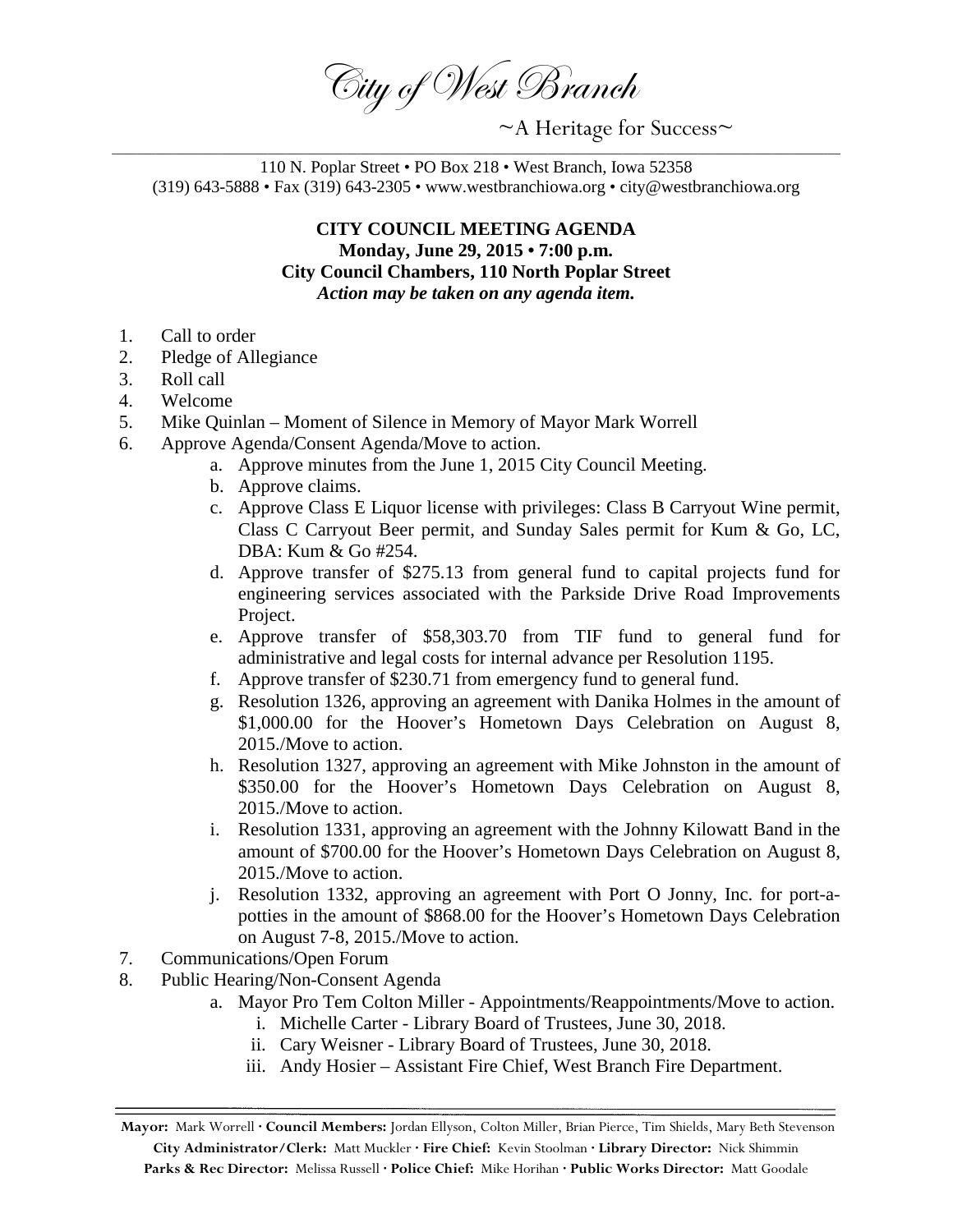City of West Branch

 $~\sim$ A Heritage for Success $\sim$ 

110 N. Poplar Street • PO Box 218 • West Branch, Iowa 52358 (319) 643-5888 • Fax (319) 643-2305 • www.westbranchiowa.org • city@westbranchiowa.org

## **CITY COUNCIL MEETING AGENDA Monday, June 29, 2015 • 7:00 p.m. (continued) City Council Chambers, 110 North Poplar Street** *Action may be taken on any agenda item.*

- b. First Reading of Ordinance 731, amending the Code of Ordinances of the City of West Branch by transferring the responsibilities of the Zoning Board of Adjustment into a New Chapter of Said Code of Ordinances./Move to action.
- c. Second Reading of Ordinance 732, amending the *Standards for Signage Design and Display* found in the Appendix to the Code of Ordinances of the City of West Branch, Iowa./Move to action.
- d. First Reading of Ordinance 733, adopting the existing City Code of the City of West Branch, Iowa as the Code of Ordinances of the City of West Branch, Iowa, 2015./Move to action.
- e. Approve Class C Liquor License with Outdoor Service Permit for Mexico Lindo, Inc., DBA: Mexico Lindo Grill and Cantina, subject to passage of a fire inspection approved by the building inspector./Move to action.
- f. Approve Class C Liquor License with Living Quarters, Outdoor Service and Sundays Sales Permit for Pamella Miller, DBA: Greenview Cocktail Club./Move to action.
- g. Resolution 1309, approving the City of West Branch Financial Management Policies./Move to action.
- h. Resolution 1335, setting salaries for appointed officers and employees of the City of West Branch, Iowa for the fiscal year 2015-2016./Move to action.
- i. Resolution 1338, approving easements for Alliant Energy projects./Move to action.
- j. Resolution 1346, approving Change Order Number One, increasing the contract amount by \$2,302.50 to L.L. Pelling Company, Inc. for the Parkside Drive Road Improvements Project./Move to action.
- k. Resolution 1347, setting the date for sale of General Obligation Corporate Purpose Bonds, Series 2015 and authorizing the use of a preliminary official statement in connection therewith./Move to action.
- l. Resolution 1348, approving an engineering services agreement with HBK Engineering, LLC for a stormwater best management practices feasibility study in an amount not to exceed \$9,605./Move to action.
- m. Resolution 1349, approving annual insurance renewals with the Iowa Communities Assurance Pool (ICAP) and the Iowa Municipalities Workers Compensation Association (IMWCA) for Fiscal Year 2016./Move to action.
- n. Resolution 1350, approving the purchase of a 2015 Dodge Durango Police Department Vehicle./Move to action.

**Mayor:** Mark Worrell **· Council Members:** Jordan Ellyson, Colton Miller, Brian Pierce, Tim Shields, Mary Beth Stevenson **City Administrator/Clerk:** Matt Muckler **· Fire Chief:** Kevin Stoolman **· Library Director:** Nick Shimmin **Parks & Rec Director:** Melissa Russell **· Police Chief:** Mike Horihan **· Public Works Director:** Matt Goodale